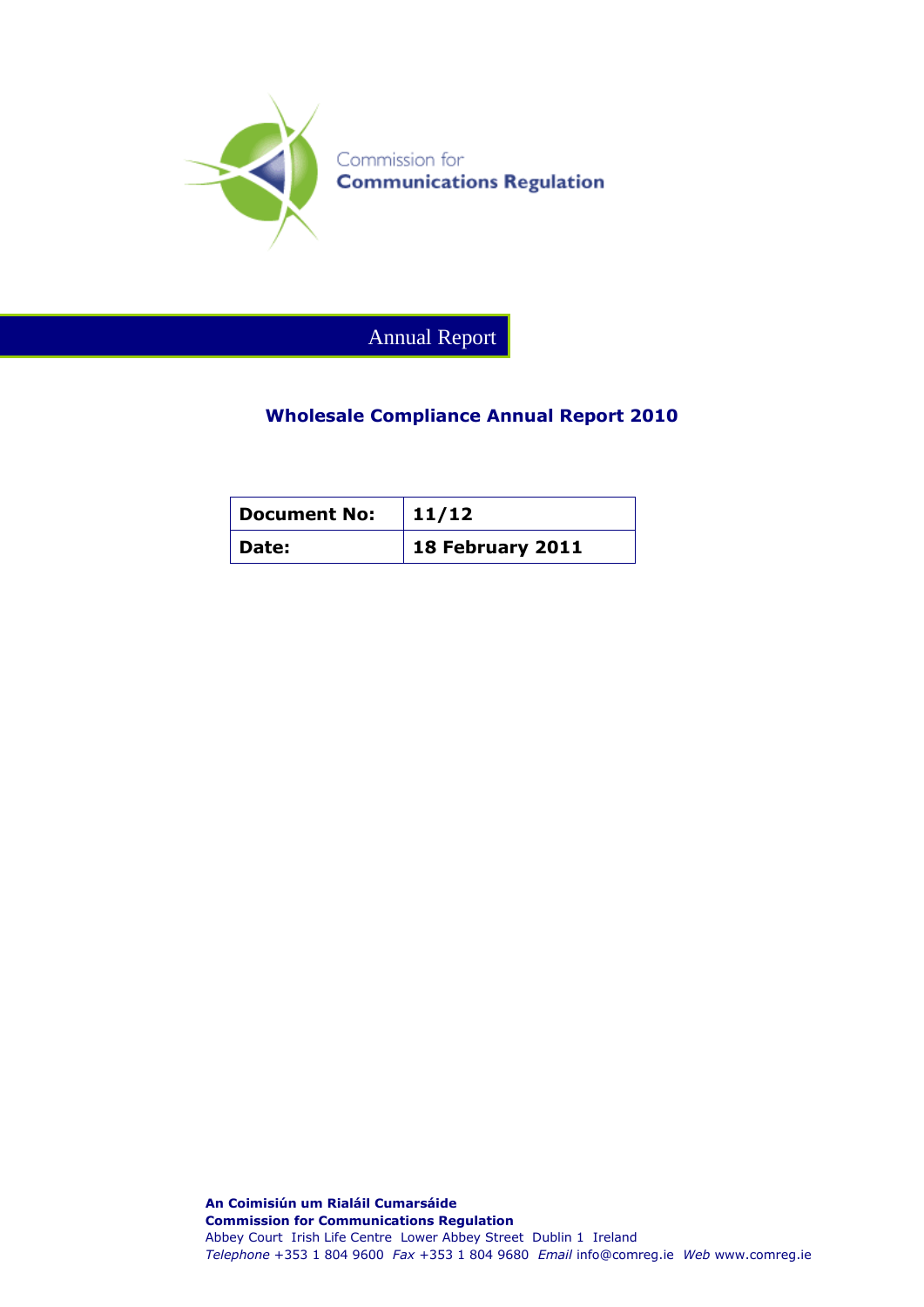# **Contents**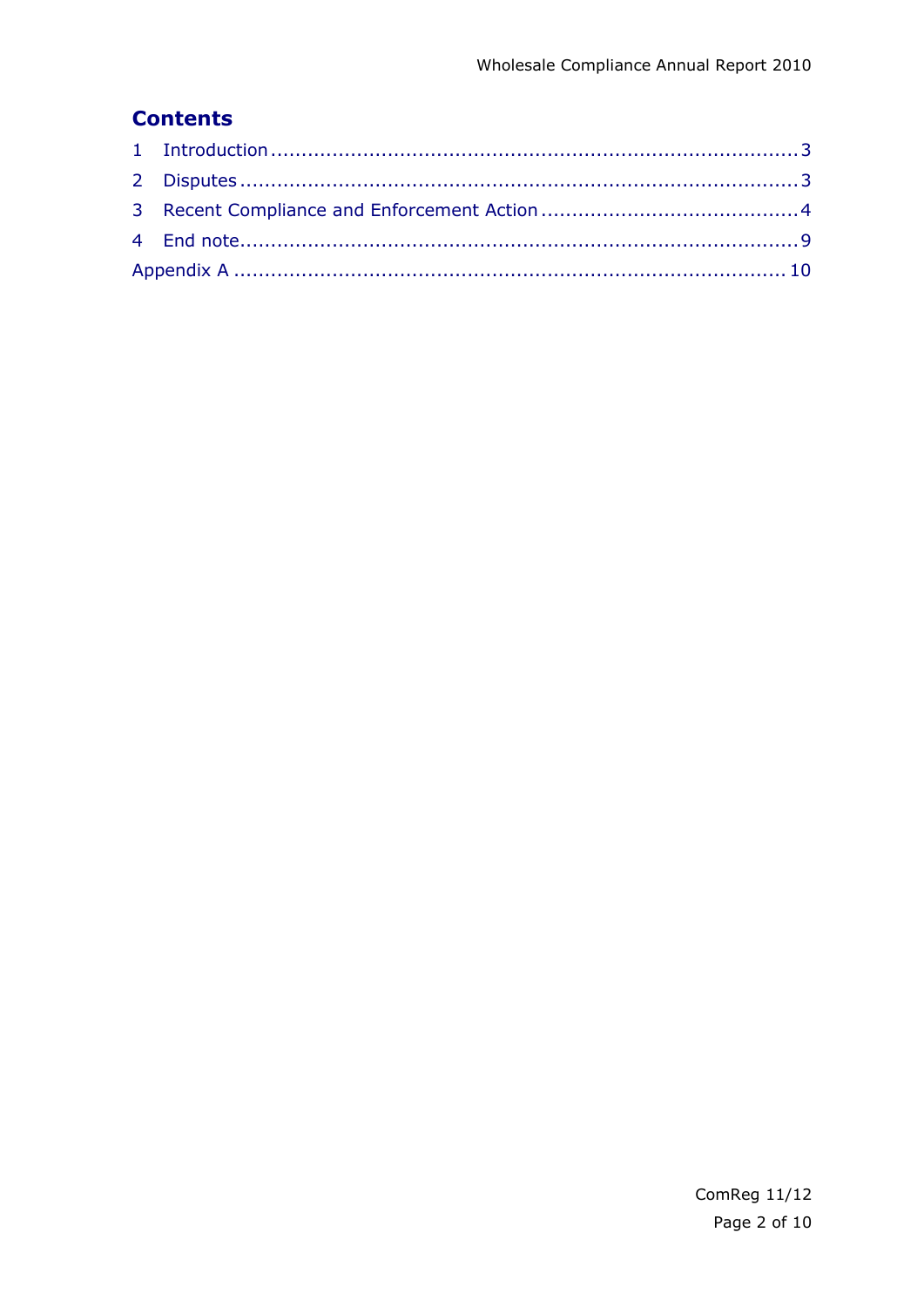#### **1 Introduction**

This document provides statistics on the compliance and enforcement function undertaken by the Commission for Communications Regulation's ("ComReg") Wholesale  $Compliance<sup>1</sup>$  team. This team is responsible for compliance action in respect of the obligations of undertakings.

ComReg is the statutory body responsible for the regulation of the electronic communications<sup>2</sup> and postal sectors in Ireland. In accordance with Irish and EU legislation, ComReg's responsibilities include setting regulatory policy and the monitoring and enforcement of regulatory obligations.

Within the telecommunications sector, ComReg's Wholesale Compliance team is responsible for monitoring and enforcing compliance with any regulatory obligations and also handling formal disputes between undertakings.

The activities of the Wholesale Compliance team are undertaken in line with ComReg's three main objectives:

- 1. to promote competition
- 2. to contribute to the development of the internal market, and
- 3. to promote the interests of users within the community.

There are several reasons for opening investigations. These include monitoring compliance by undertakings with existing obligations; investigations based on information coming to the attention of ComReg through such mechanisms as complaints from consumers or other entities, or more formal complaints from undertakings. The mechanism by which an undertaking should submit a complaint to Wholesale Compliance is detailed at Appendix A.

#### **2 Disputes**

As noted above, ComReg's Wholesale Compliance team is responsible for handling any formal disputes arising between undertakings.

ComReg's role in dispute resolution is set out at Section 31 of the Framework Regulations<sup>3</sup>. The procedures for dispute resolution are defined in ComReg Decision  $D03/10$ , 2010<sup>4</sup>. Regulation 31(1) of the Framework Regulations provides that a dispute must be determined within four months of being notified of the dispute, except in circumstances which ComReg considers exceptional.

During 2010, one dispute was raised under Section 31 of the Framework Regulations however; it was subsequently withdrawn by the complainant after 16 days on the basis that the dispute had been resolved to its satisfaction.

 $\overline{a}$ <sup>1</sup> The Wholesale Compliance team investigations are not restricted to wholesale obligations however some compliance cases are taken by other areas of ComReg where appropriate.

<sup>2</sup> The electronic communications sector includes Telecommunications, Radiocommunications, Broadcasting Transmissions and Premium Rate Services.

<sup>3</sup> European Communities (Electronic Communications Networks and Services) (Framework) Regulations 2003 (S.I. No. 307 of 2003), amended by the European Communities (Electronic Communications Networks and Services) (Framework) (Amendment) Regulations 2007 (S.I. No. 271 of 2007).

<sup>4</sup> Response to Consultation and Decision Notice: Dispute Resolution Procedures - Framework Regulations (Response to Consultation Document No. 09/85) (Decision: D03/08, Document No: 10/18 R, Date: 29 March 2010).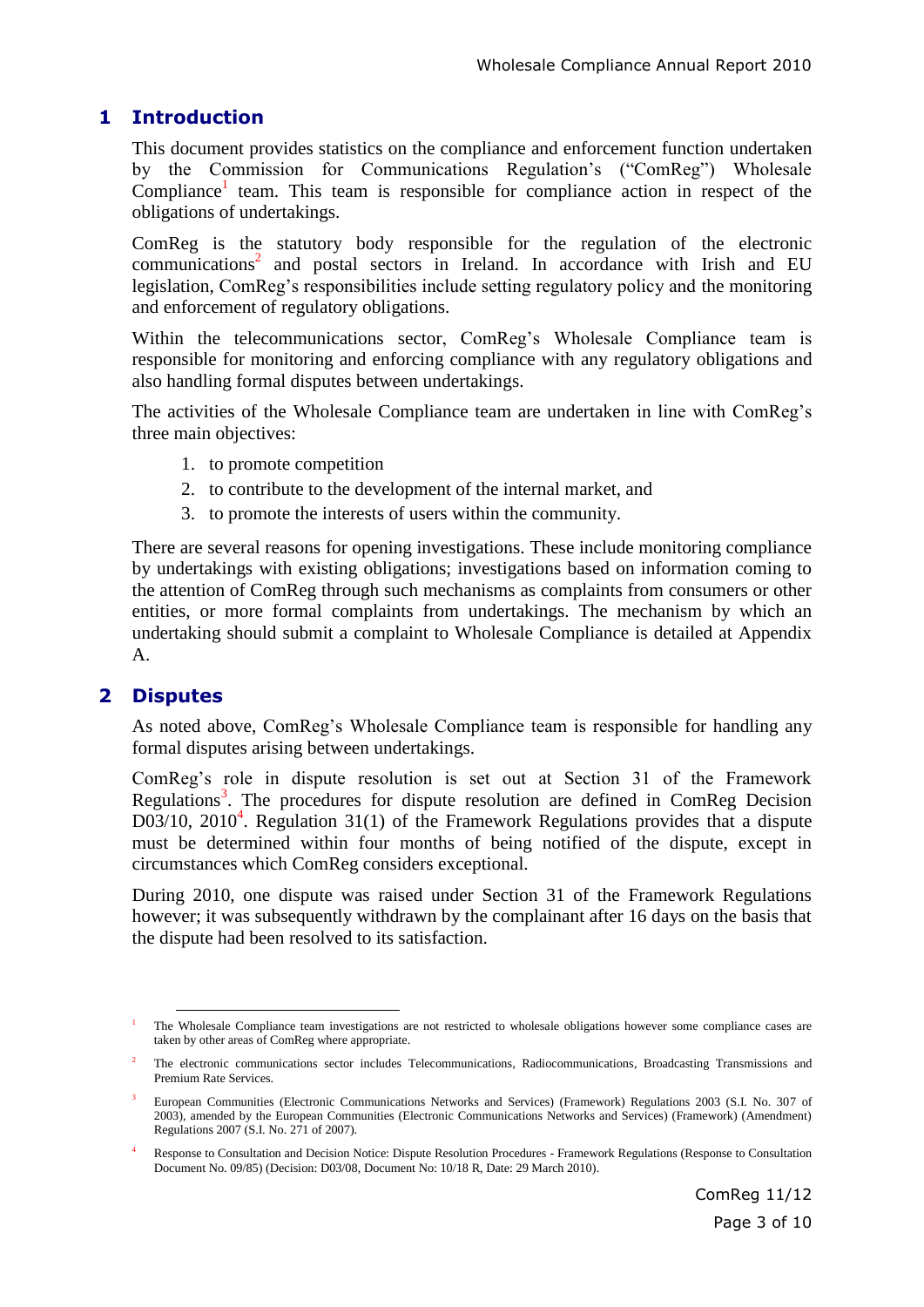#### **3 Recent Compliance and Enforcement Action**

ComReg's monitoring and enforcement of compliance is undertaken in accordance with Sections  $10(1)(a)$ ,  $10(1)(d)$  and  $10(2)$  of the Communications Regulation Acts  $2002 2010^5$  ("the Acts").

The Wholesale Compliance team takes compliance or enforcement action using a range of statutory powers granted by, amongst others, the Acts, the Access Regulations<sup>6</sup>, the Authorisation Regulations<sup>7</sup>, the Framework Regulations, the Universal Service Regulations<sup>8</sup>, the Competition Act<sup>9</sup>, and the Data Protection and Privacy Regulations.<sup>10</sup>

In 2010, the Wholesale Compliance team has opened a total of 61 new investigations and closed 60. The detail of the number of investigations opened and closed each month in the period can be seen in Figure 1 below.



*Figure 1: Wholesale Compliance Investigations Opened/Closed by Month*

The first 6 months of 2010 saw the total caseload of the Wholesale Compliance team increase from 22 to 39 active investigations (an increase of 73%). This was successfully

 $\overline{a}$ <sup>5</sup> Communications Regulation Act, 2002 (No. 20 of 2002), as amended by the Communications Regulation (Amendment) Act 2007 (No. 22 of 2007), and as amended by the Communications Regulation (Premium Rate Services and Electronic Communications Infrastructure) Act 2010 (No. 2 of 2010).

<sup>6</sup> European Communities (Electronic Communications Networks and Services) (Access) Regulations 2003 (S.I. No. 305 of 2003), amended by the European Communities (Electronic Communications Networks and Services) (Access) (Amendment) Regulations 2007 (S.I. No. 373 of 2007).

<sup>7</sup> European Communities (Electronic Communications Networks and Services) (Authorisation) Regulations 2003 (S.I. No. 306 of 2003), amended by the European Communities (Electronic Communications Networks and Services) (Authorisation) (Amendment) Regulations 2007 (S.I. No. 372 of 2007).

<sup>8</sup> European Communities (Electronic Communications Networks and Services) (Universal Service and Users' Rights) Regulations 2003 (S.I. No. 308 of 2003), amended by European Communities (Electronic Communications Networks and Services) (Universal Service and Users' Rights) (Amendment) Regulations 2007 (S.I. No. 374 of 2007).

<sup>9</sup> Competition Act, 2002 (Number 14 of 2002) as amended by the Competition (Amendment) Act, 2006 and the Communications Regulation (Amendment) Act, 2007.

<sup>10</sup> European Communities (Electronic Communications Networks and Services) (Data Protection and Privacy) Regulations 2003 (S.I. No. 535 of 2003).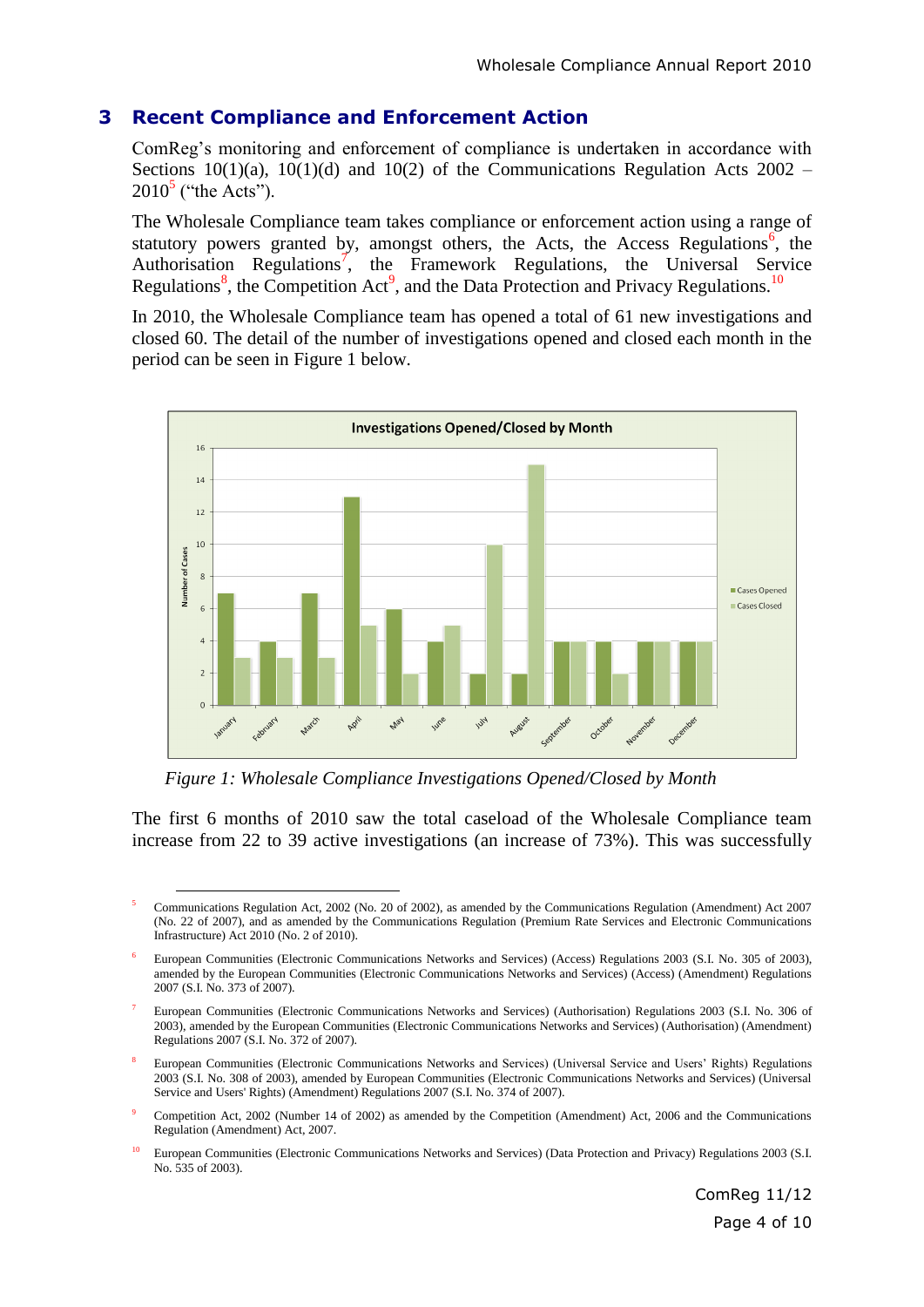reduced to 19 open cases by December. The total number of open investigations per month is shown in Figure 2 below.



*Figure 2: Wholesale Compliance Total Open Investigations*

Of the 61 investigations initiated by the Wholesale Compliance team since 1 January 2010, 43 were completed and closed before the end of December. In the same period, the Wholesale Compliance team closed 17 investigations that had been opened prior to January 2010. In total, Wholesale Compliance concluded 60 investigations in the period.

Summary reports for many of the closed cases, together with reports for a number of cases closed prior to 2010 are available at:

[http://www.comreg.ie/telecoms/closed\\_cases.561.1042.html](http://www.comreg.ie/telecoms/closed_cases.561.1042.html)<sup>11</sup>. In future, investigations which are closed will have associated summary reports published on this link unless there are operational reasons for withholding the report for individual cases.

The durations of the closed investigations are shown in Figures 3 and 4 below.

 $\overline{a}$ <sup>11</sup> The Closed Case summaries are not directly linked to the cases in the Wholesale Compliance Annual Report 2010. However, Closed Case summaries for some of the case closures noted in this report are available at the link shown.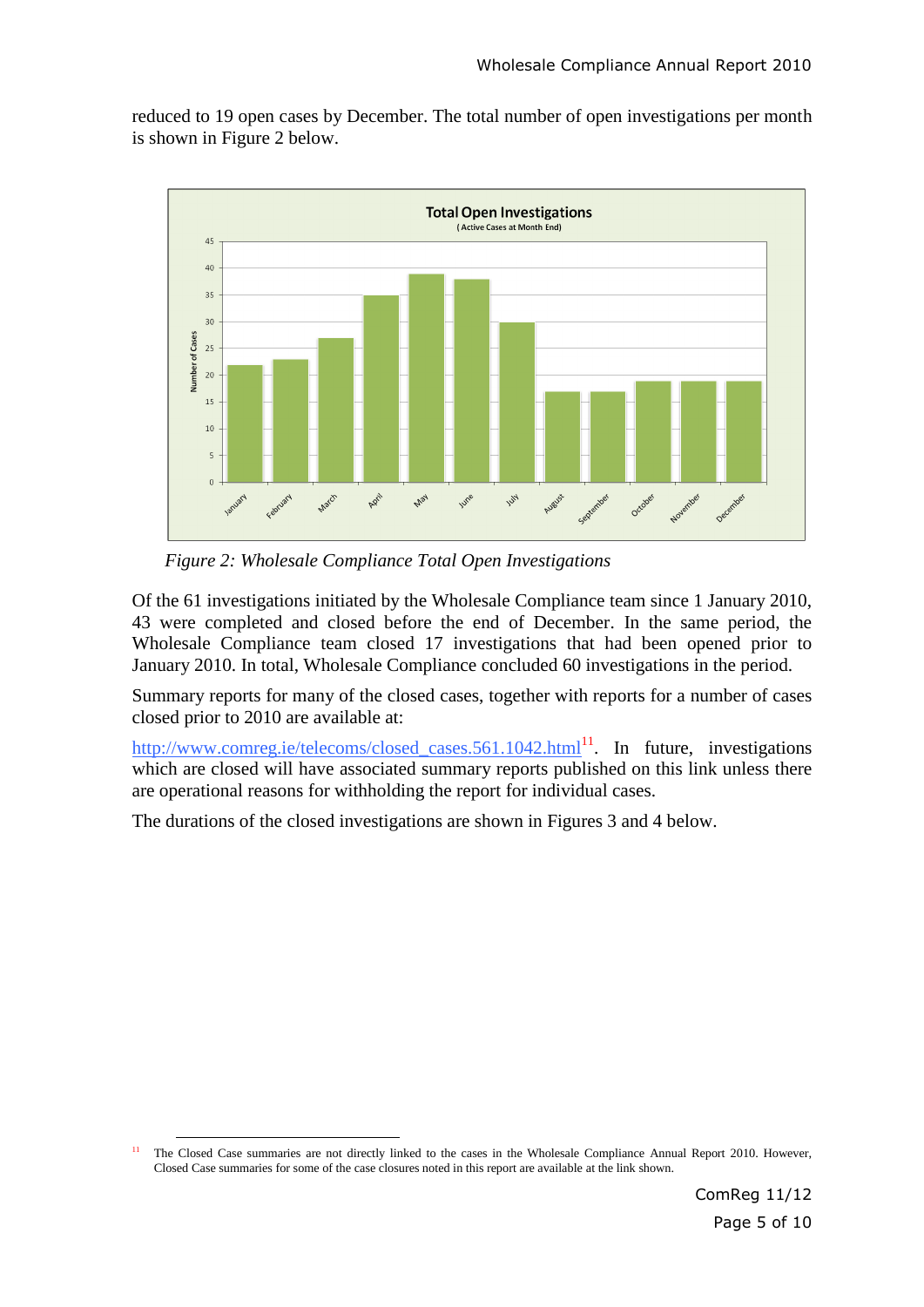

*Figure 3: Investigation Duration*



*Figure 4: Investigation Duration*

During 2010, Wholesale Compliance took the following formal compliance and enforcement action:

- Two notifications, pursuant to Section 18(1) of the Access Regulations, were  $\bullet$ issued to undertakings where, following investigation, ComReg found that the undertaking had not complied with its regulatory obligations.
- One opinion, pursuant to Section 18(4) of the Access Regulations, was issued to an undertaking where, following the issuance of a notification, pursuant to Section 18(1) of the Access Regulations, and the subsequent submission of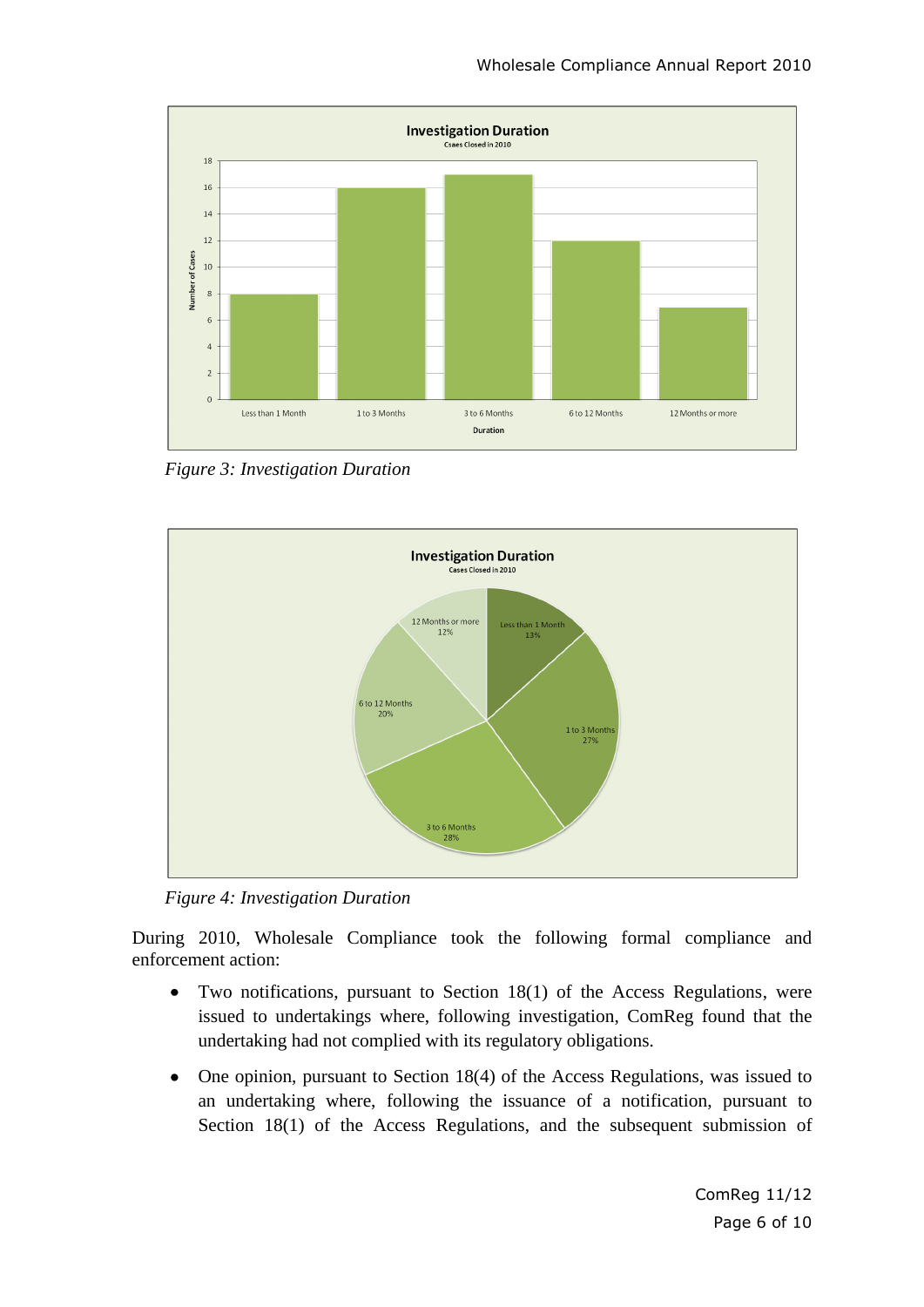representations by the undertaking in response, ComReg was of the opinion that an undertaking had not complied with its regulatory obligations.

One notice, pursuant to Section 44(1) of the Acts, was issued to an undertaking stating that, following investigation, ComReg had reasonable grounds to believe that an offence had been committed under section 13D of the Acts.

In addition to the formal compliance action noted above, 14 potential regulatory breaches were remedied by the respective undertakings as a direct result of Wholesale Compliance investigations without the need to resort to further action.

A year-on-year analysis shows that 2010 saw a higher caseload with more investigations being opened and closed than during 2009. In 2009, Wholesale Compliance initiated 46 new investigations. In the same period in 2010 Wholesale Compliance initiated a total of 61 new investigations. A comparison of the cumulative count of new investigations for 2009 verses 2010 is shown in Figure 4 below:



*Figure 4: New Investigations Opened 2009 vs. 2010*

In 2009, Wholesale Compliance closed 56 cases while in 2010, Wholesale Compliance closed 60 cases. A comparison of the cumulative count of closed cases for 2009 versus 2010 is shown in Figure 5 below: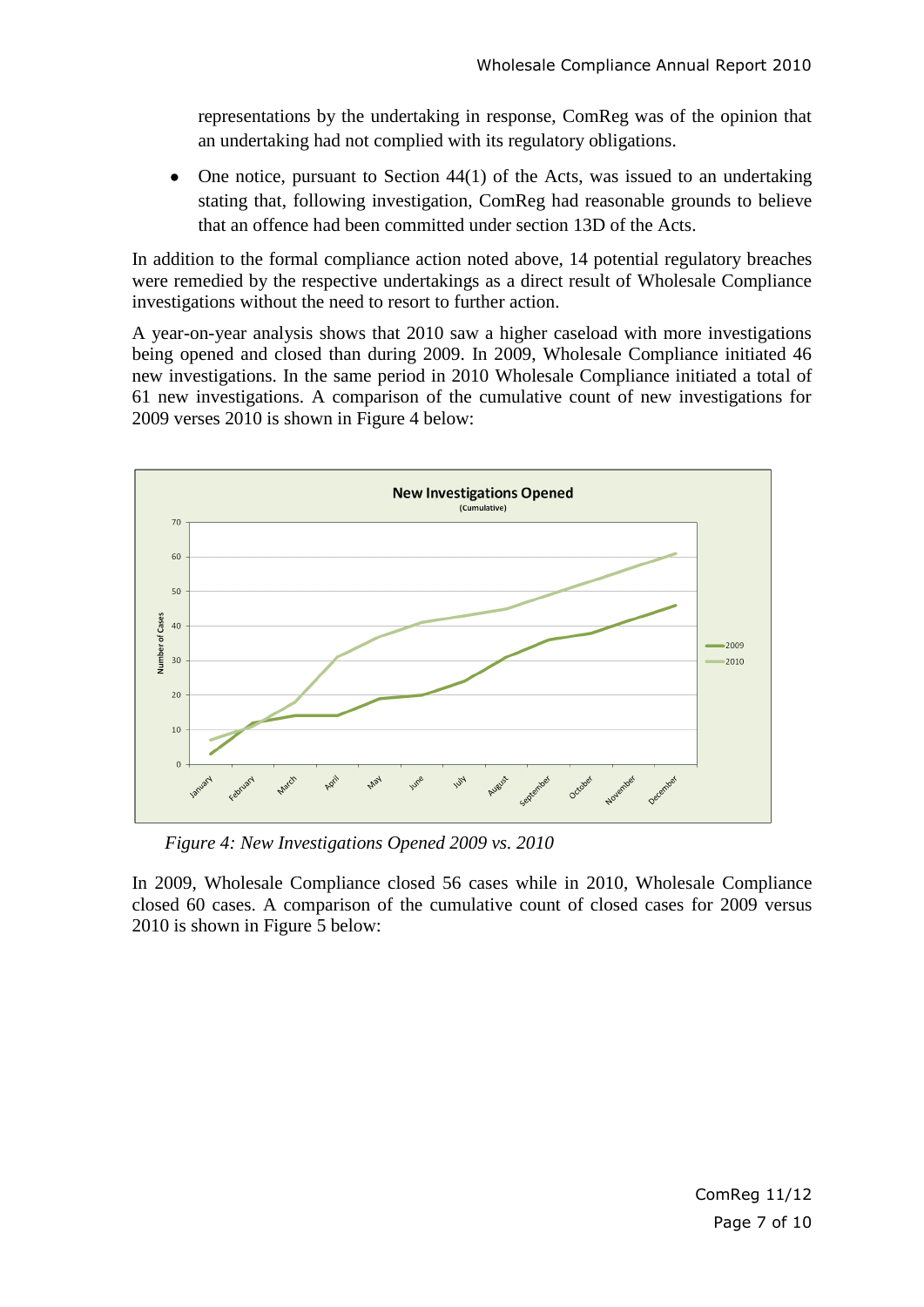

*Figure 5: Cases Closed 2009 vs. 2010*

While the Wholesale compliance team initiated more investigations in 2010, improvements in closure rates and reduced investigation durations (see Figure 7) resulted in net increase in active cases at the year end of only +1 in 2010.



*Figure 6: Total Open Q1Q2 2009 vs. Q1Q2 2010*

Finally, in 2010, 68% of cases were closed in 6 months or less in comparison to 52% in 2009, as shown in Figure 7 below. The average case duration fell from 9 months in 2009 to 6 months in 2010.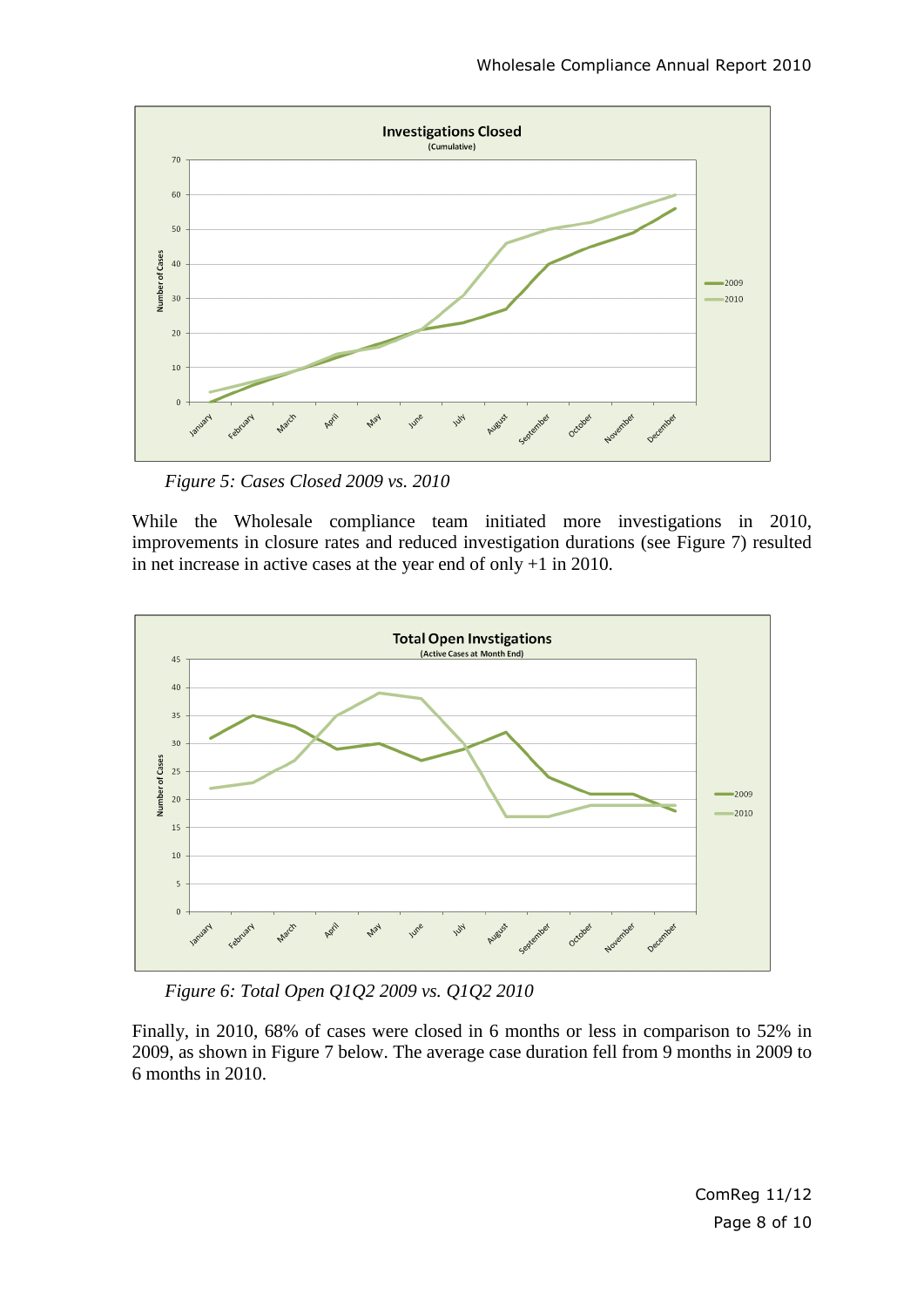

*Figure 7: Investigation Duration 2009 vs. 2010*

### **4 End note**

ComReg in publishing this report and the associated summary of closed cases, available on our website (as referenced on page 5 of this report), is endeavouring to provide transparency of the volume and type of compliance cases undertaken. However, we would note that individual cases vary greatly in complexity, and may also attract differing levels of prioritisation in terms of resource allocation. Hence caution should be exercised in comparing overall throughput and efficiency year-on-year.